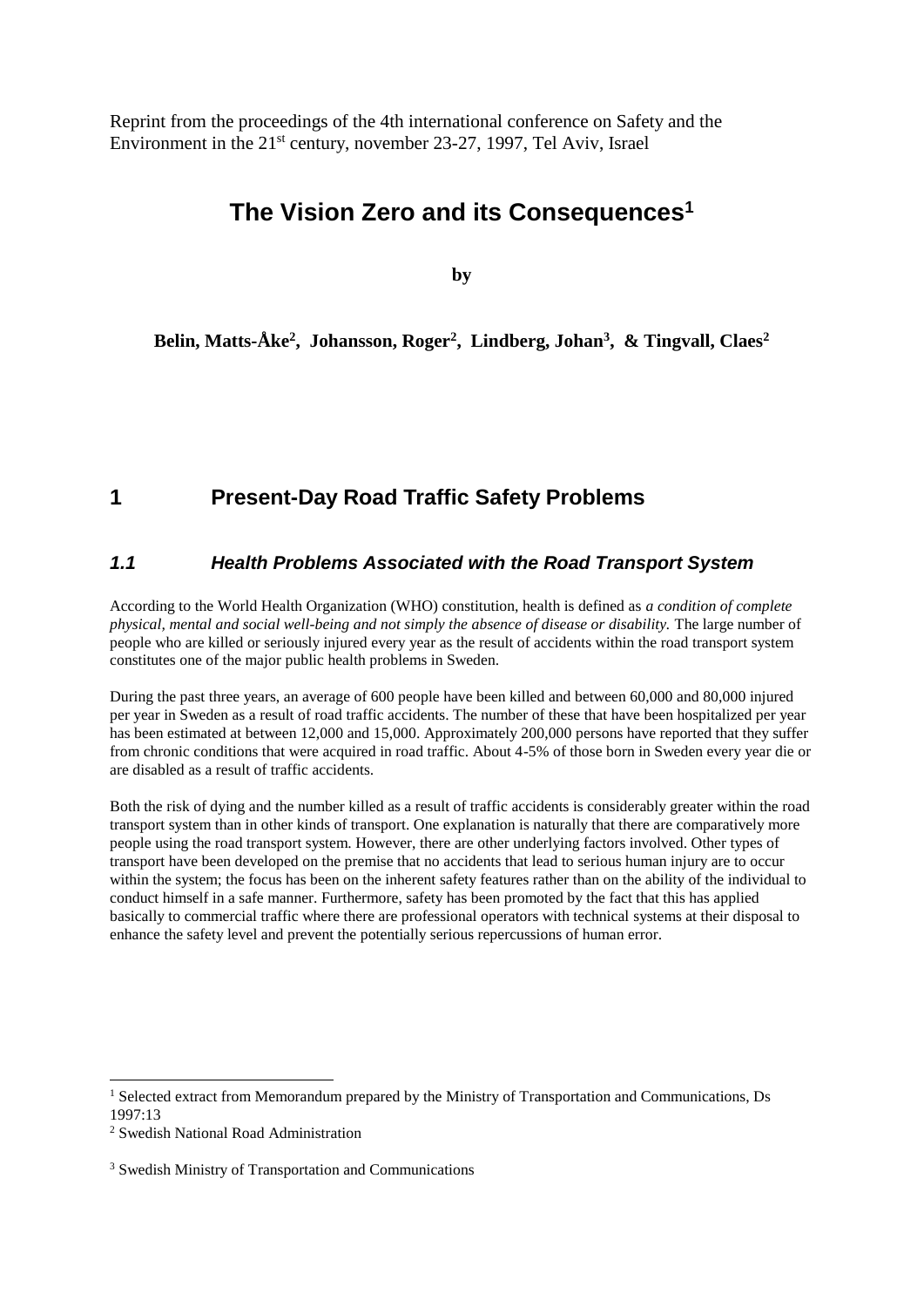| <b>NICALIS OF FIALISPULL</b>   | www  |
|--------------------------------|------|
| Moped                          | 81.7 |
| Motorcycle                     | 77.3 |
| <b>Private Aviation</b>        | 70   |
| Pedestrians                    | 44.6 |
| <b>Bicycles</b>                | 20.8 |
| Private cars, drivers          | 5.8  |
| Private cars, passengers       | 3.6  |
| Bus, rural roads               | 0.1  |
| Train (Swedish State Railways) | 0.07 |
| <b>Commercial Airlines</b>     |      |

Means of Transport Killed per billion kilometres travelled

Table 1.1. Transport safety in Sweden in the 1990's. Source SNRA (1990-92) Railways Inspectorate (1991-94) and Civil Aviation Inspectorate (1990-94).

The environmental impact of the road transport system also greatly affects public health through the allergies, genetical defects, cancer, noise pollution etc caused by road traffic.

It has been estimated that several hundred people are afflicted by cancer every year in Sweden as a result of vehicle emissions. In other words, the health problems associated with the road transport system are highly influenced by the environmental and traffic safety situation.

#### *1.2 Present-Day Road Traffic Safety Goals*

The national policy on road traffic safety was first adopted in the Swedish Parliament in 1982 and has since been ratified in 1988 and 1993. The goals are as follows:

- the total number of persons killed and injured in traffic shall be reduced continuously
- the risk of being killed or injured in traffic shall be reduced continuously for all categories of road-users
- the risk of being killed or injured in traffic shall be reduced to a greater extent for pedestrians and cyclists (unprotected road-users) than for motorists (protected road-users). Special attention shall be paid to the safety of children.

#### *1.3 Present-Day Work on Road Traffic Safety*

Present-day work within the field of road traffic safety is based on the national road traffic safety programme for the period 1995-2000. Within this programme, particular emphasis is placed on ten areas, so-called reform areas, within which the focus is on solving various road traffic safety problems. These areas include: the valuation of road traffic safety, sobriety in traffic, fewer speed violations, a safer traffic environment and the use of cycle helmets.

A common theme in the reform areas is the description of characteristics within the road transport system that greatly influence road traffic safety. Concrete objectives have been set up for each reform area; e.g., a smaller proportion of intoxicated drivers at police controls, fewer speed violations and a larger proportion of cyclists wearing helmets. One of the advantages of these objectives is that they can be monitored at the national, regional and local levels. They also make the work within the field of road traffic safety more concrete and understandable for all involved; they thus serve as guidelines in the overall management of the work and facilitate winning popular support.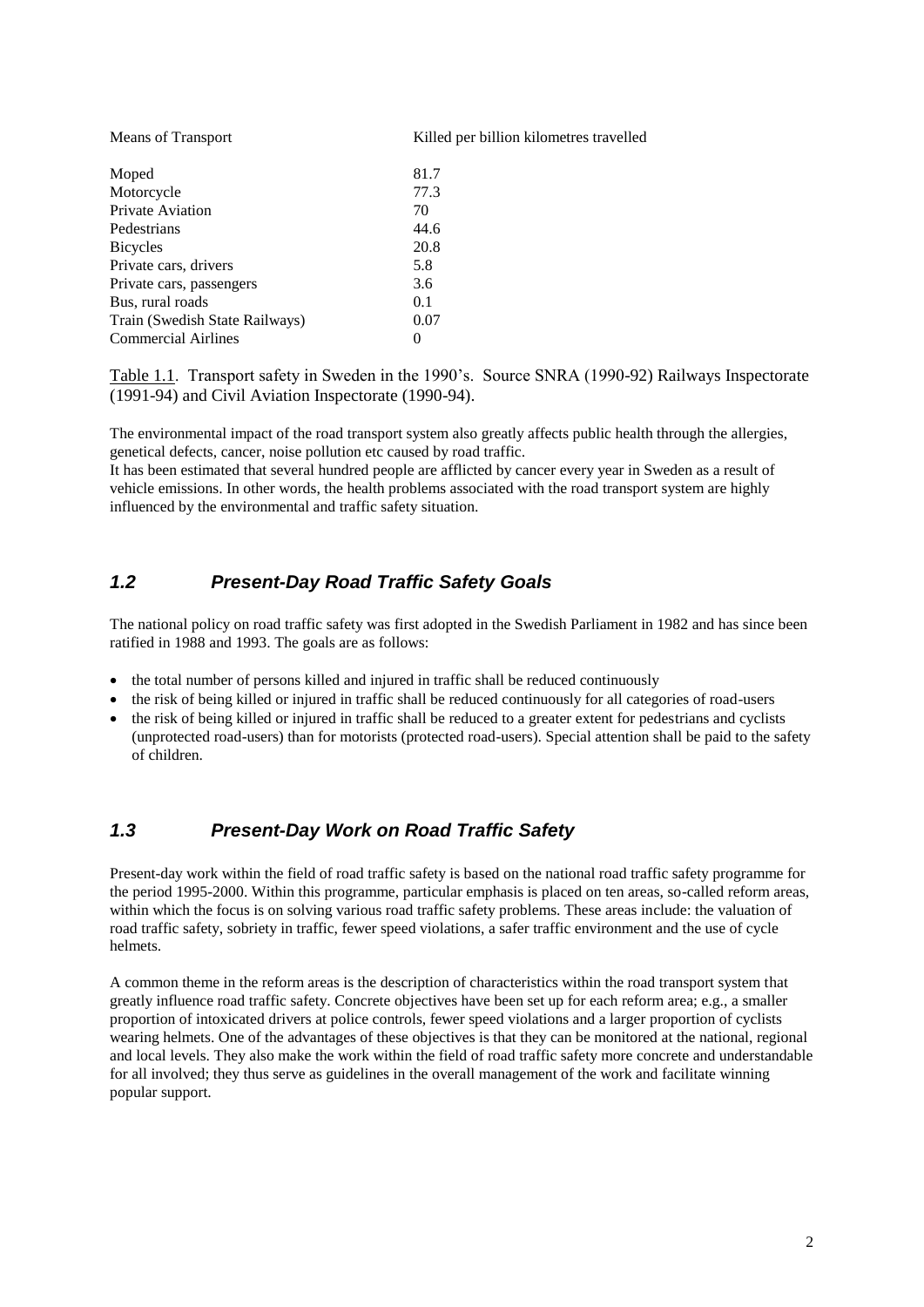# *1.4 The Development of Road Traffic Safety*

In order to describe the development of road traffic safety at an overall level, a study can be made of traffic fatality statistics. The number of persons killed in traffic between 1982 and 1989 rose from 758 to 904. This number started to decline markedly in April 1990 and continued throughout the year. There was a 15% reduction in traffic fatalities, the final number being 772 for 1990. On March 1, 1990 the price of petrol rose by SEK 1.15/litre which contributed to a reduction in the traffic volume by almost 5%.

During 1991 and 1992 the traffic volume rose again by a total of 2-3% and the number of traffic fatalities remained around 750 per year during this two-year period. On January 1, 1993 the price of petrol went up again and the traffic volume decreased by 3-4% during that year. From June 1993 there was a period in which the number of persons killed in traffic was drastically reduced. This period lasted up to the end of June 1994. The annual number of traffic deaths declined from 762 to 551 on an annual basis at that time.

The downward trend in the number of traffic fatalities calculated on an annual basis was broken in July 1994. Subsequent to this, there was a slightly upward trend and by the end of December 1995 the number of persons killed in traffic had increased by 3% from the end of June 1994. In 1995 the number was 572. The primary explanation to the increase is probably that the amount of car traffic had risen again. This stagnated in 1996. Preliminary accident statistics for 1996 indicate that the number of fatalities had fallen to 525 persons.

In conclusion, it can be determined that the number of deaths and serious injuries was reduced during the first half of the 1990's. The number of fatalities declined by 37% and the number seriously injured according to police report statistics fell by 32% between 1989 and 1995. The primary explanation for this reduction is that the great increase in traffic in the 1980's stagnated at the beginning of the next decade. The number of younger drivers at the wheel, i.e. those drivers who fall in the highest risk zone, declined notably, partially due to the increase in the price of petrol as well as to the fact that there were fewer applications for new driving licences. There is a great risk that the number of traffic fatalities and serious injuries will rise again as the economy improves.

# *1.5 Costs of Traffic Accidents to Society*

The cost of road traffic accidents in Sweden has been analysed at the Institute of Traffic Technology at the Institute of Technology in Lund. The study showed that the cost to society for the traffic accidents that occurred in 1995 can be estimated at SEK 14.8 billion in 1995 money values. This represents about 1% of the GNP in 1995. The highest cost items are property damage costs and loss of production (as a result of sick leave, early retirement pensions, and premature death). These two items amount to SEK 5.7 and 5.6 billion respectively. Health care costs and administrative costs for insurance companies and the police have been estimated at SEK 2.1 billion and 1.4 billion respectively.

The highest cost is incurred by the vehicle owner who is obliged to pay for the repair of the damaged vehicles and compensation to injured persons through his car insurance and third-party liability insurance. Other significant costs are borne by the State via lost tax revenues due to loss of production and through social insurance payments for early retirement and temporary sick leave. The burden on county councils and primary local authorities can be estimated at SEK 1.6 and 1.3 billion respectively. This is comprised, in part, of the care and rehabilitation costs for traffic accident victims and partially by the loss of tax revenue due to the injured person's inability to work.

Studies have shown that the willingness of citizens to pay for a reduction in the statistical risk of a death amounts to almost SEK 12 million in 1995 money values. The corresponding willingness to pay to reduce the statistical risk of a serious injury amounts to SEK 1.9 million and to SEK 85,000 for a minor injury. If medical care costs, the net loss of production, administrative costs and personal property damage costs are added to the price the individual is willing to pay for a risk reduction (such costs are not included when individuals indicate their willingness to pay), a measure is obtained of how highly Swedish citizens value a risk reduction. The total value of reducing the risk of different accidents has thus been calculated at SEK 12.9 million for a death, SEK 2.4 million for an average serious injury and SEK 140,000 for an average mild injury. These figures can be used in socio-economic investment calculations in order to evaluate the benefit of different road traffic safety measures.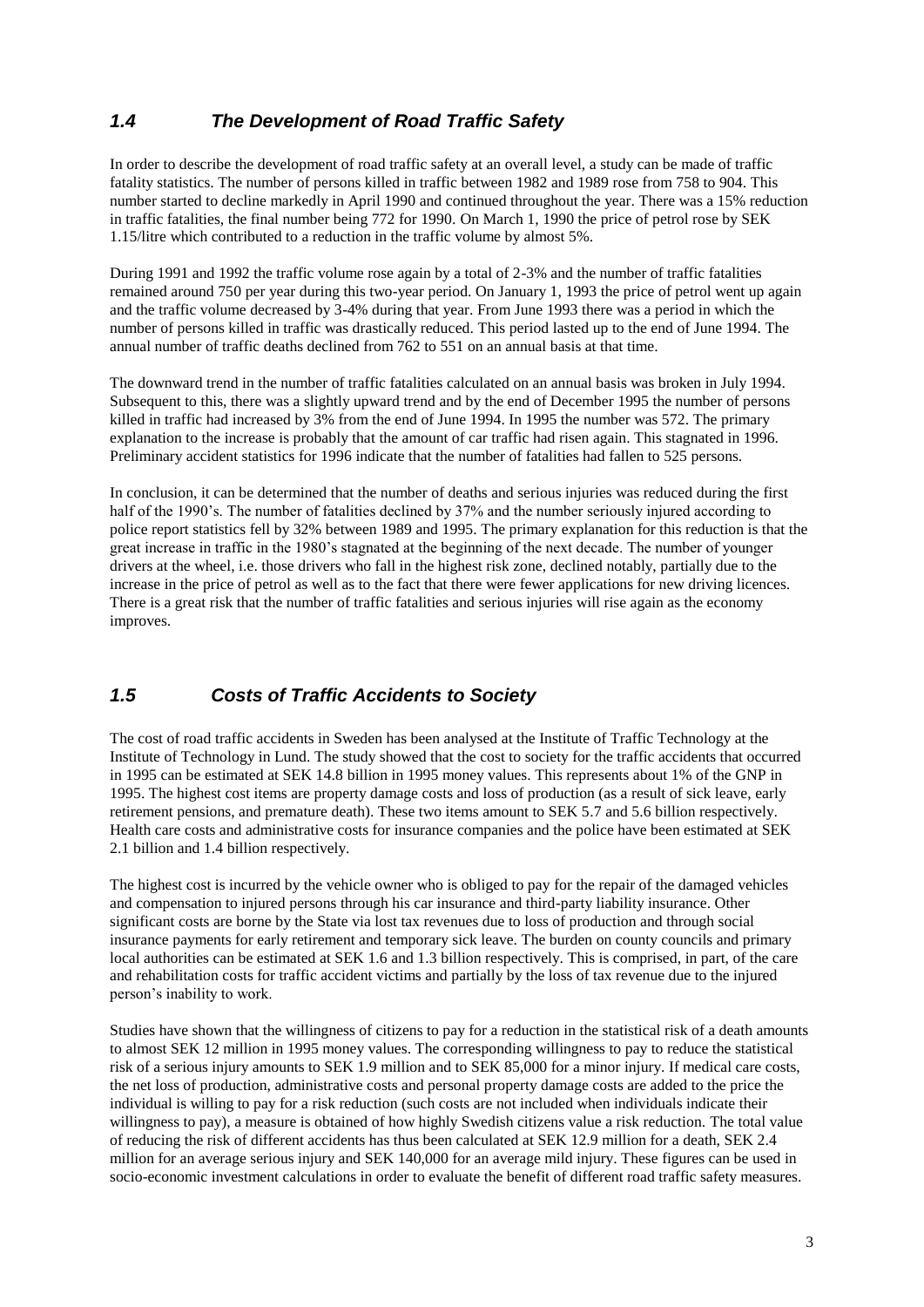# *1.6 Valuation of Road Traffic Safety in Society*

In this context, valuation refers to the individual's basic views on or attitude towards road traffic safety. In other words, it is a question of acquiring an image of people's basic ideas on the concept of road traffic safety.

That people are killed and injured in the road transport system is something that very few accept. There is thus wide support for doing something about the situation. Poor road traffic safety seems to be a problem that people largely feel is due to the individual and his or her inability or lack of desire to behave correctly in traffic.

Consequently, the most important measures are perceived as those which aim at making individuals adapt to the applicable laws and regulations. There is thus no wide-spread general opinion that unsafe traffic situations and the dangers in traffic are a communal problem to be handled collectively with a sense of solidarity. Many people oppose general measures intended to improve road traffic safety. Reducing the speed limit is a prime example. The attitude to speed varies greatly between men and women, where women have a distinctly more positive attitude to lowering speed limits.

# **2 Vision Zero's Society with Safe Road Traffic**

#### *2.1 Vision Zero*

#### 2.1.1 New Focus in the Work on Road Traffic Safety

How road traffic safety is valued today is reflected through the different choice of measures taken to enhance it. When the problem is largely considered to depend on the incorrect behaviour of the individual road-user, it is quite logical that the measures chosen are those that aim at making him or her adapt to the road transport system instead of the other way around. Unlike in other areas (such as in other kinds of transport or in industry), safety on the roads is founded on the premise that people abide by certain rules, that they are generally quite sensible and that they always make the right decision.

In actual fact, it is largely due to the design of the road transport system that road-users risk exposure through traffic accidents to violent forces that are far beyond human endurance. This means that one single wrong decision or one single mistake can be fatal for several others.

According to current national policy, the number of road traffic fatalities and injuries shall continually decline. Drawn to its logical conclusion, this means that ultimately no one will be killed or injured on the roads. Vision Zero expresses this more clearly while shifting the focus to the most serious injuries:

Vision Zero means that eventually no one will be killed or seriously injured within the road transport system.

Vision Zero does not presume that all accidents that result in personal property damage or in less serious injuries must be eliminated. These occurrences are not considered to be an essential element in the road traffic safety problem even if they can entail large costs for the State, county councils, municipalities and individuals. Rather, focus shall be placed on those incidents that lead to a person being killed or seriously injured. The WHO definition of health does indeed also include a sense of security aspect. However, by concentrating the effort exerted in the field of road traffic safety on solving the most serious health problems, the sense of security will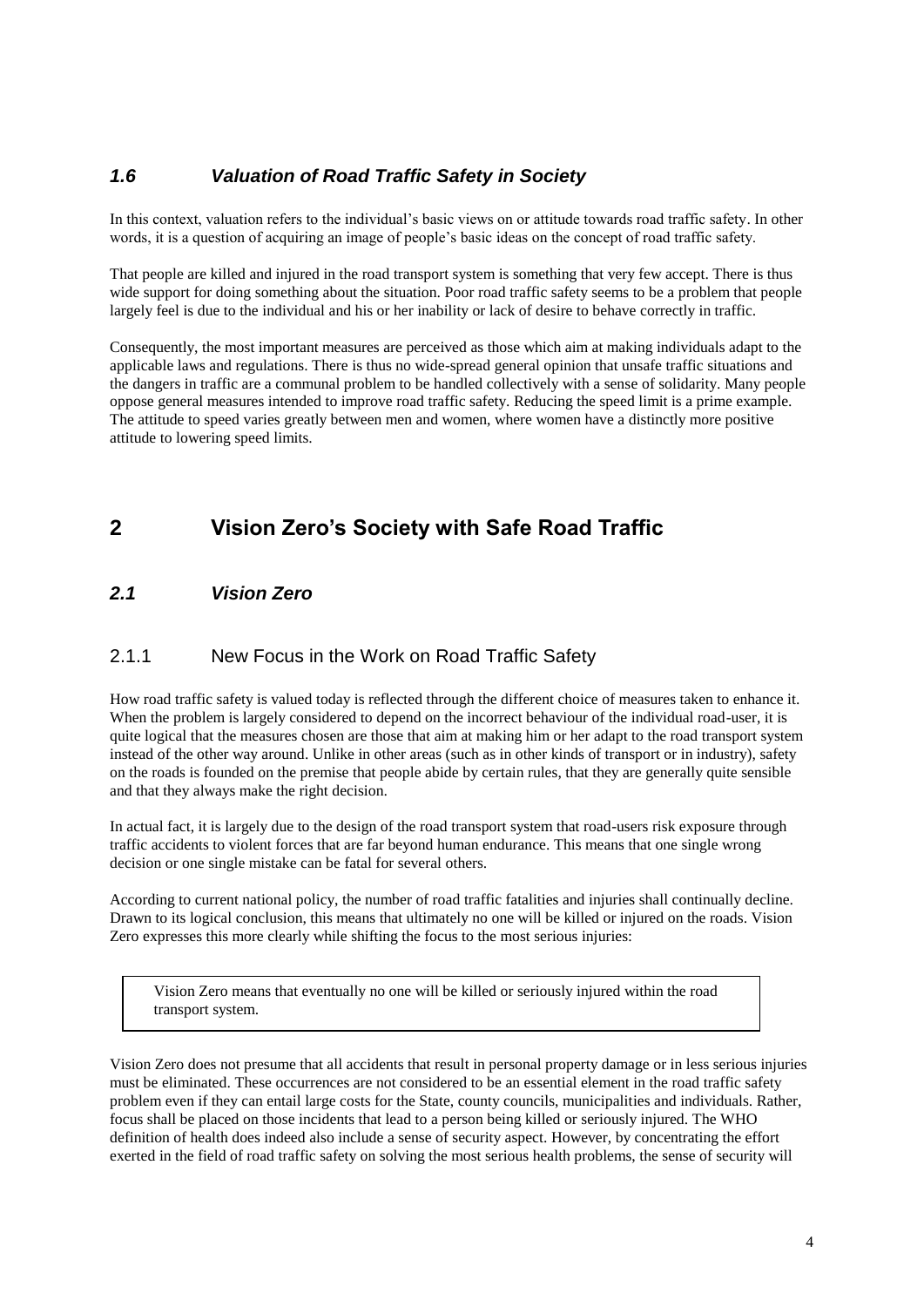also increase. Vision Zero is not only an expression of current policy, it is also a promulgation of the ethical approach to the health problems associated with road traffic.

It can never be ethically acceptable that people are killed or seriously injured when moving within the road transport system.

Vision Zero ought to be a long-term goal for the design and functioning of the road transport system. At the present time, it is neither possible nor particularly meaningful to ascertain when this goal can be achieved or at what cost. What is important, however, is to realise that the Vision Zero approach will alter the aim of the work on road traffic safety; i.e., from endeavouring to reduce the number of accidents to the formulation of an explicit goal: to eliminate the risk of chronic health impairment caused by a traffic accident. This new approach will also alter the question from "what can we do?" to "what must we do?"

With this as the basis, wide-spread discussions are then needed to deal with how a Vision Zero approach should be allowed to influence the emphasis placed on different goals in the national policy on traffic and the environment as well as on how socio-economic calculations are viewed. At present, these calculations constitute an important basis when deciding on a balance between different goals. These issues will probably be treated in the Communication Committee's final report which is planned for completion by March 1, 1997.

## 2.1.2 Responsibility for Road Traffic Safety

Vision Zero presumes an new division of responsibility for road traffic safety within the road transport system. Up until the present time, basically the entire responsibility has been placed on the individual road-user. This approach is reflected, for example, in Section 5 of the Road Traffic Ordinance: *The road-user shall exercise the attention and caution dictated by the prevailing circumstances to avoid a traffic accident. He shall behave in a manner that in no way unnecessarily obstructs or disrupts traffic. The road-user shall otherwise also show respect for other road-users and those residing by the road or who are found in its immediate vicinity.*

There are no corresponding obligations placed on those designing different elements of the road transport system. This unilateral division of responsibility is non-constructive if the basic premise is to achieve Vision Zero. The responsibility for road traffic safety should be introduced along the following lines.

- 1. The designers of the system are always ultimately responsible for the design, operations and use of the road transport system and are thereby responsible for the level of safety within the entire system.
- 2. Road-users are responsible for following the rules for using the road transport system set by the system designers.
- 3. If road-users fail to obey these rules due to a lack of knowledge, acceptance or ability, or if injuries do occur, the system designers are required to take the necessary further steps to counteract people being killed and seriously injured.

## 2.1.3 Vision Zero Demands on the Future Road Transport System

Much of the work on road traffic safety and the environment within the road transport system is aimed at minimizing the negative impact of traffic on human health both today and in the future. The purpose of the work on road traffic safety is to prevent people from being killed or injured in traffic accidents while that of the work on the environment is that people and the surroundings should not suffer from vehicle emissions and the noise emanating from traffic. In the work on attaining a sustainable road transport system, consideration should also be paid to the fact that several thousand people are killed and seriously injured in road traffic every year.

Taking the Vision Zero approach means that paying attention to human life and health is an absolute requirement in the design and functioning of the road transport system. This implies that road traffic safety issues, in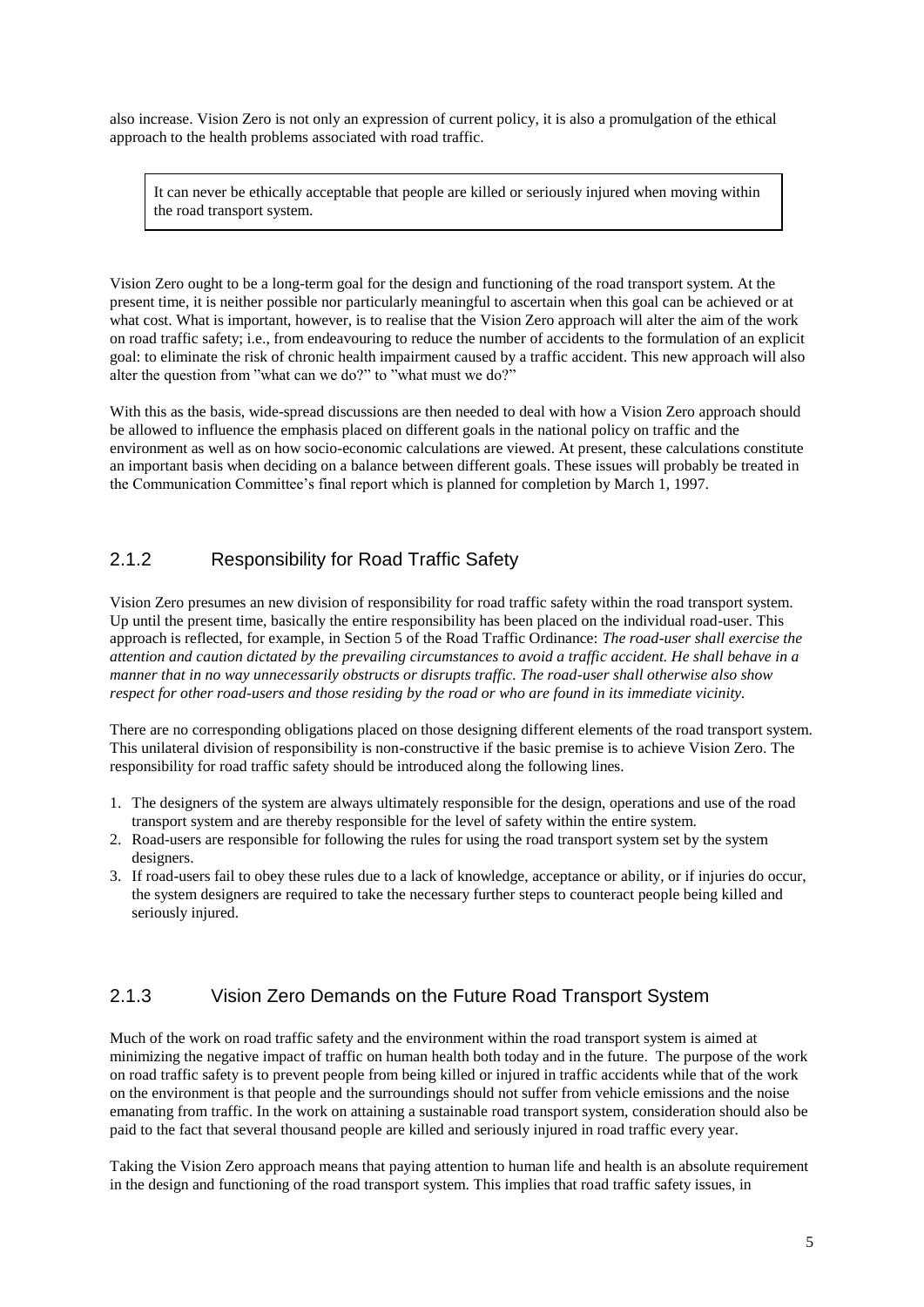similarity to environmental issues, must be clearly integrated in all the processes that affect road traffic safety in the road transport system and be based on the following:

The level of violence that the human body can tolerate without being killed or seriously injured shall be the basic parameter in the design of the road transport system.

It is upon this principle that the future society with safe road traffic can develop: through designing and constructing roads, vehicles and transport services so that the level of violence that can be tolerated by the human being is not exceeded; and through the effective contribution of different support systems such as rules and regulations, education, information, surveillance, rescue services, care and rehabilitation. With this as the basis, there will be a positive demand for new and effective solutions that can contribute to a road transport system where human needs, prerequisites and demands are in focus.

#### 2.1.4 Vision Zero and Present-Day Work on Road Traffic Safety

Through designing a new road transport system on the basis of the principles mentioned in the foregoing we are heading towards the realisation of Vision Zero. In the meantime, there are serious faults in the system today which must be rectified in the near future. The methods for attaining a high level of road traffic safety in both the long- and short-run are partially dissimilar, but both perspectives are necessary.

In the current work on road traffic safety, analyses are made of those problems generated by road traffic in order to identify the short- and long-term measures needed. This can involve reviewing present regulations, initiating new technological and tangible measures within the area of vehicles and roads or influencing road-user behaviour and attitudes through education, information and surveillance.

Future work within the field of road traffic safety should lead to system designers and system users assuming their share of the responsibility for health and safety within the road transport system. The present-day road traffic safety situation can be improved through effective, focused public opinion campaigns, road-user information and traffic surveillance. This work can also serve to increase social readiness and acceptance for the long-term transition to the society with safe road traffic envisioned by Vision Zero. This could, for example, be expressed in a greater demand for new technology promoting road traffic safety.

Through the focus on environmental issues, there has been a greater understanding of the causes and effects of environmental problems on the part of decision-makers and citizens. There is, at present a widespread debate throughout all levels of society as to what must be foregone to be able to convert our resource intensive society into an ecologically sustainable society. A similar broad debate including grass-roots commitment is also required on the subject of road traffic safety so that the present-day focus can eventually result in a society with safe road traffic.

It is highly essential that the work on road traffic safety be co-ordinated, as far as possible, with the overall work on environmental issues and the work on other closely related areas of activity (such as the work environment, health and welfare promotion, crime prevention etc). This is partially due to the fact that this work is largely based on grass-root commitment and partially because of the common ambition to prevent health impairment and crime both today and tomorrow.

# *2.2 Operational Strategy*

To create a society with safe road traffic, a strategy must be formulated for the long-term goal-oriented work in the field of road traffic safety, a so-called operational strategy.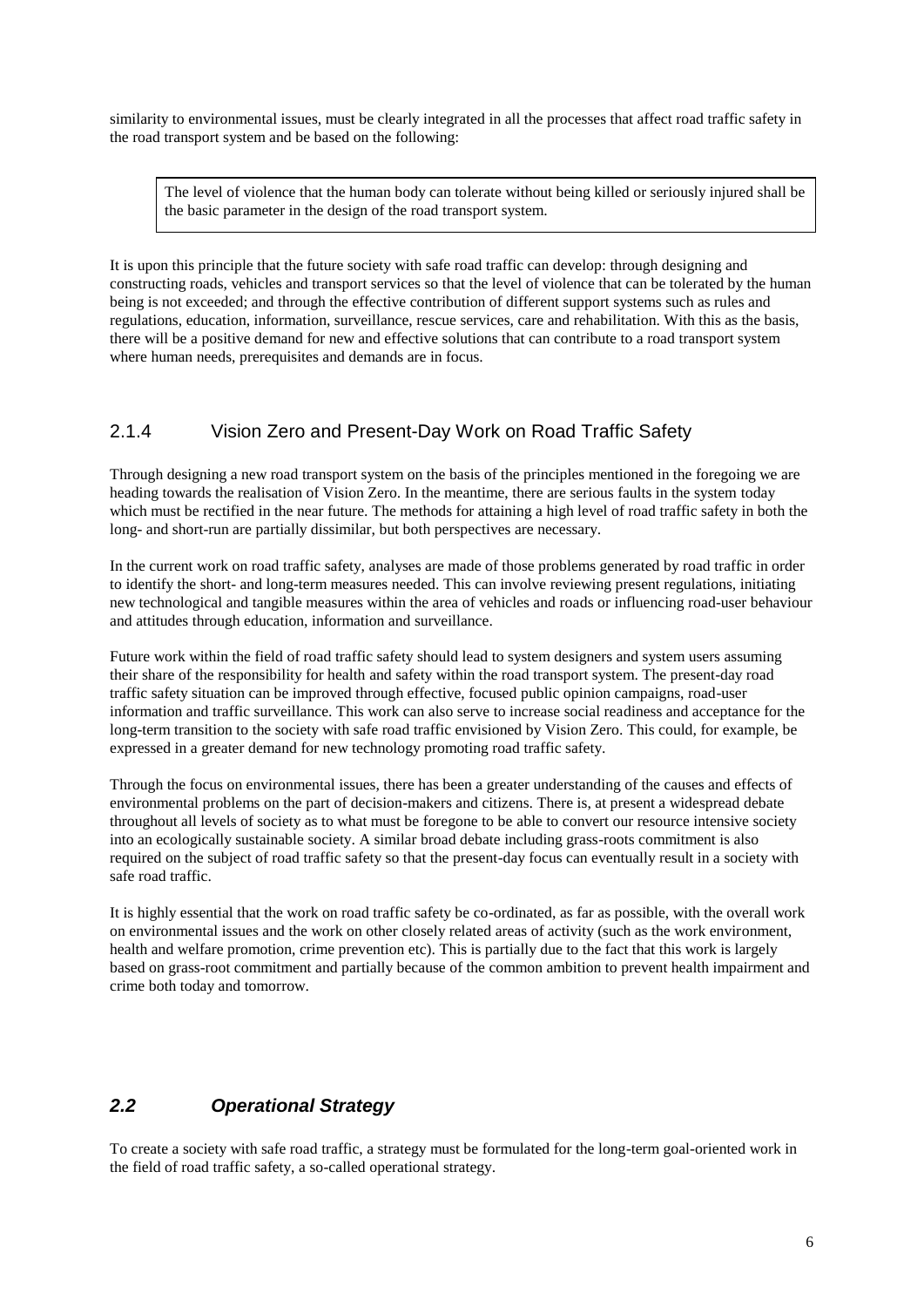The following statement is contained in the National Road Traffic Safety Programme for 1994-2000: *The basis and focus for the future work on road traffic safety is the human being, her needs and limitations, her desires and ability, her norms and experiences, her duties and obligations.*

This Programme was aimed primarily at reducing the number of killed and injured by the turn of the millennium. To a large extent, its measures were intended to influence people to follow rules and regulations of their own free will and accept the responsibility inherent in the role of road-user. However, the more long-term work on road traffic safety should be based to a greater extent on human *limitations*, on the human *need* that the design of the system allow for human error and on the human *desire* and *ability* to set demands on the design and functioning of the road transport system.

The formulation of Vision Zero's operational strategy can be based on the above. The strategy should specify the role of the different parties in the process and describe the interaction required to attain a society with safe road traffic. The strategy should be designed on the basis of the following target groups: citizens, high-level decisionmakers, public authorities, the market and the mass media.

# 2.2.1 Citizens

The success of the work on road traffic safety depends on the individual citizen making demands on the design and functioning of the road transport system. In modern times, individual citizens are involved in influencing developments within many areas in society. This applies to questions that involve schools and recreation activities for children, environmental issues such as requirements on specific goods / products and re-cycling or requirements on new technology such as catalytic converters and airbags. Actions taken are seldom founded on applicable rules and regulations but come about owing to well-informed and interested citizens demanding changes which originate from an awareness that new systems and solutions do exist but are not being implemented.

Essentially, the strategy chosen is a question of our outlook on people. Is the individual an uninformed and disobedient person requiring coercion to be able to conform to a system? Or is he or she a competent and responsible citizen who constitutes an important resource in the structuring of a society with a safe traffic environment? If we believe the latter, what are the consequences on our work in the field of road traffic safety?

Obviously, no one would ever want any of one's closest family or friends to be killed or disabled in traffic. *Every single person has - or has had- his own personal "vision zero".*

Problems can, however, arise when contemplating specific road traffic safety measures. It is not always obvious that the individual person sees the connection between a specific measure and its effect on road traffic safety in society as a whole. Lowering the speed limit is a prime example. This is often implemented to protect the most vulnerable road-users but entails all road-users making a sacrifice in the form of longer travelling times for the common good. Even if it can be presumed that every single individual places higher priority on life and good health than on saving time, the latter is more tangible and immediate. The potential for saving lives constitutes more of a theoretical concept. The higher the understanding of changes and the greater the sense of participation in the process the easier it is to accept change.

Naturally, the traditional strategy of enhancing road traffic safety through demanding that the individual roaduser abide by traffic regulations and show consideration, good judgement and a sense of responsibility in traffic is also part of this new strategy. However, the importance of the traditional strategy will gradually diminish to give way to the new concept implying placing higher demands on the design and functioning of the system.

Citizens are provided support from the National Society for Road Safety (NTF) and other associations and voluntary pressure groups all of which are striving for better road traffic safety. Through methodically spreading consumer information and lobbying for consumer demands, these organizations can contribute to safer products and services being placed at the disposal of both public and private parties.

This means that the strategy for the role played by citizens in the work on road traffic safety should be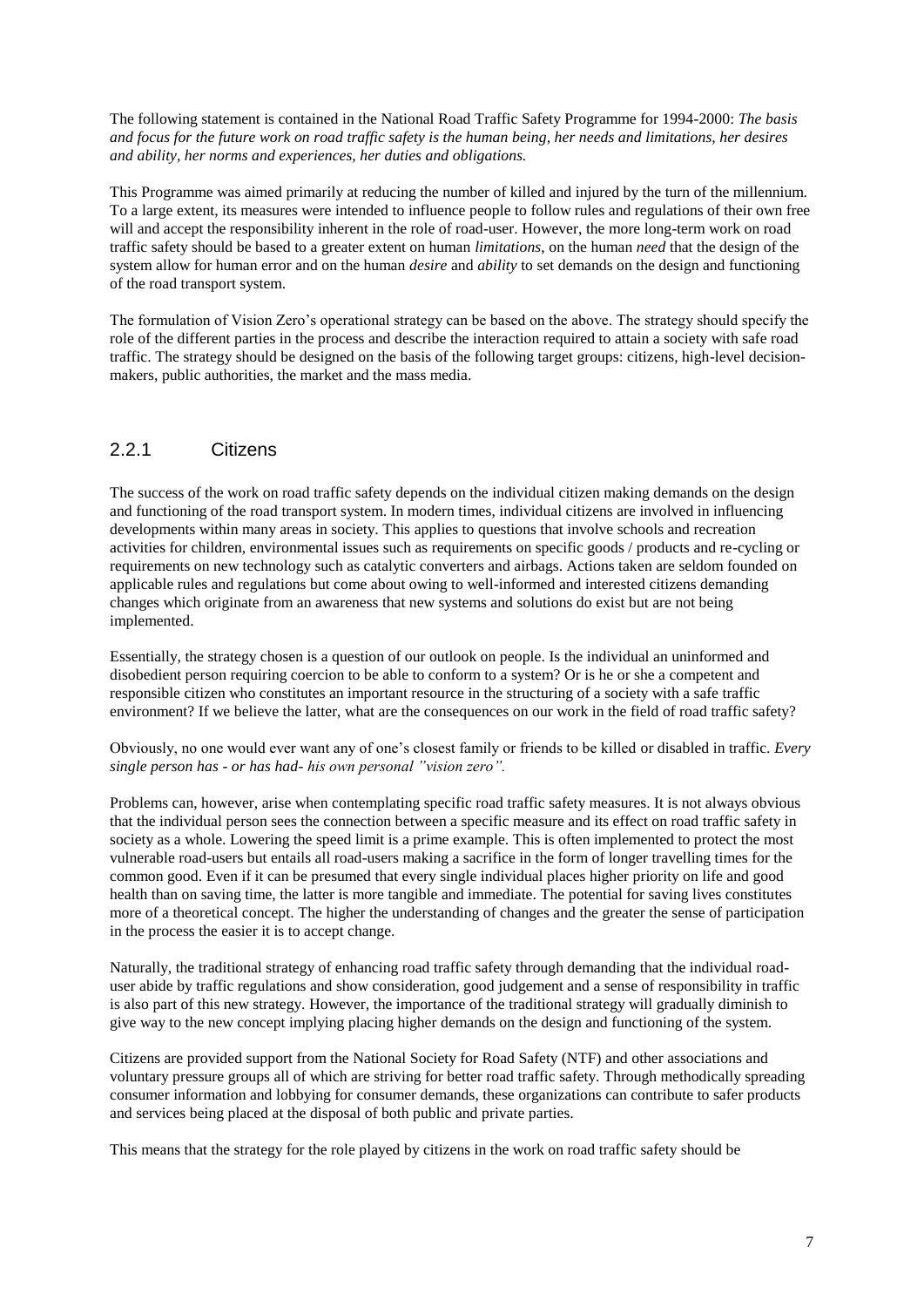- to consolidate the legitimacy of their demands for better road traffic safety in residential areas and in the vicinity of schools and day-care centres, as well as their demands on the engineering design of roads and vehicles and on the action taken by the authorities in connection with serious traffic accidents
- to improve their insight and awareness of the major risks and dangers in traffic and the way in which these can be best counteracted
- to increase their own motivation in certain situations to exchange comfort and shorter travelling times for a safer and better environment
- to increase their own motivation to obey traffic rules and show consideration, good judgement and a sense of responsibility in traffic
- to support and encourage local volunteer groups working on better road traffic safety.

# 2.2.2 High-Level Decision-Makers

More active citizens will be placing new, even bothersome demands on those in power in society, political decision-makers and other *decision-makers within the public and private sector*. Higher demands will also be placed on the ability of those in power to be able to choose and motivate measures that in certain cases are more effective than those demanded. Part of the operational strategy within the work on road traffic safety should therefore be

- to prepare high-level decision-makers for the anticipated increase in the road traffic safety demands that will be presented
- to increase the insight and awareness of the major risks and dangers in traffic and the way in which these can be best counteracted
- to support and facilitate the interest of high-level decision-makers in road traffic safety and their interest in prioritizing effective measures.

## 2.2.3 Public Authorities

"Public authorities" designates all the national, municipal and county *civil servants* who in one way or another generate, procure, and make decisions on rules and regulations on road traffic and transports or who otherwise have an influence on the road transport system in the course of their work.

The procurement of road transports is a common phenomenon within the operations of large parts of the public sector. In this context, these authorities are in a position of being able to demand that both passenger and goods transports are done in a way that is both safe and environmentally sound. In addition to authorities being able to place basic demands that all aspects of transport services are carried out according to regulations, further demands can be made under the condition that they occur in open competition in a non-discriminatory manner.

Civil servants also generate much of their own road transport through in-house operations, official business trips and through travelling to and from work. An internal official policy can be decided for this kind of travel and transport requiring that it be undertaken in a way that promotes road traffic safety and protects the environment. This policy can include everything from the purchase of private vehicles to encouraging employees to use bicycle helmets, seat belts etc on work-related journeys.

The measures taken by the various authorities to promote road traffic safety within the framework of their ordinary operations should, as far as possible, be co-ordinated and be carried out in co-operation with all those concerned. This applies, for example, to the planning and implementation of traffic regulations, civil works, maintenance and operations, education, information and surveillance. In other words it is not only a question of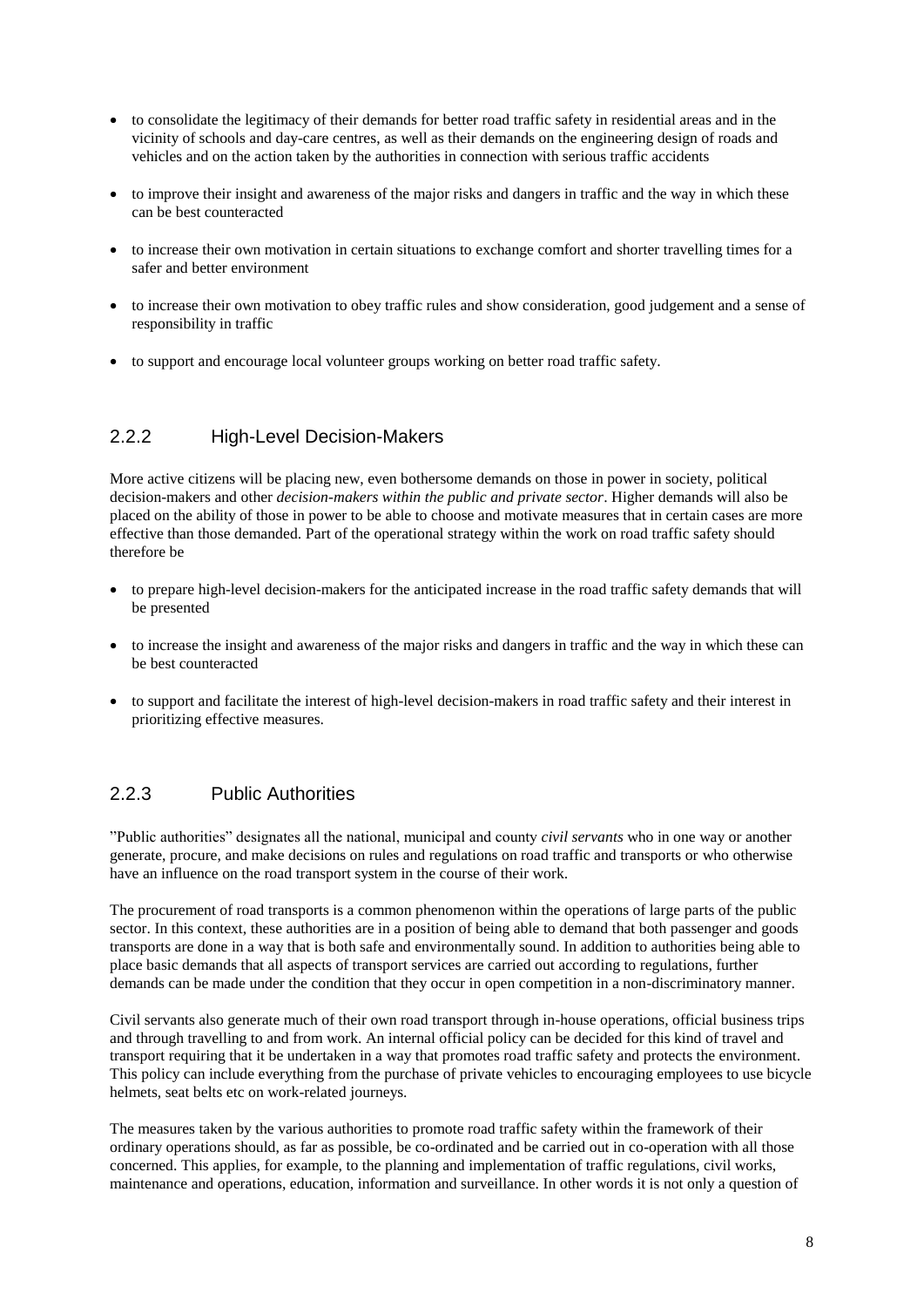taking the right measure but that this is done at the right time and in the right way and that it is aimed at the right target group. It is only when all these criteria have been met that good acceptance and a complete effect can be attained.

A strategy as far as public authorities are concerned should include the points specified for high-level decisionmakers and also consist of

- supporting and facilitating the co-operation between those working at a national, regional and local level and the co-ordination of their work
- stimulating the authorities to allow road traffic safety and environmental aspects to be guiding principles when procuring goods and services
- stimulating the authorities to adopt a transport and travel policy for internal operations with high demands being placed on road traffic safety and environmental considerations
- stimulating the authorities to encourage work-related trips that are environmentally sound and that promote road traffic safety.

#### 2.2.4 The Market

In this context, "the market" refers to the conditions that substantially control the actions of manufacturers, *the business sector*. It is important to formulate a strategy that supports a market demand for products and services within the road transport sector that are environmentally friendly and promote road traffic safety.

That which is all-decisive in the actions of the business sector are the market assessments made by companies with respect to their goods and services. If companies believe that their customers will demand safety features, this will be reflected in the development of their products and services. If customers such as individual citizens, public authorities and the business sector demand transport services and products that promote high road traffic safety, these will be developed and become available on the market.

Similarly to the public sector, the private sector can be stimulated to set road traffic safety and environmental requirements on their procurement of transports as well as examine their own transports, business trips and workrelated trips from this point of view. In addition to doing this from purely ethical motives, companies can hereby lower their own costs through fewer employee injuries and property damages as well as increase their revenues as a result of profits on marketing.

In summary, the strategy with respect to the conditions for the private sector deals with

- influencing the supply of safe transport services and products through creating market demands for them
- stimulating the business sector to develop new services and products that can meet future market demands with respect to promoting road traffic safety and the environment
- stimulating the business sector to allow road traffic safety and environmental aspects to be guiding principles when procuring goods and services
- stimulating the business sector to adopt a transport and travel policy for internal operations with high demands being placed on road traffic safety and environmental considerations
- stimulating the business sector to encourage work-related trips that are environmentally sound and that promote road traffic safety.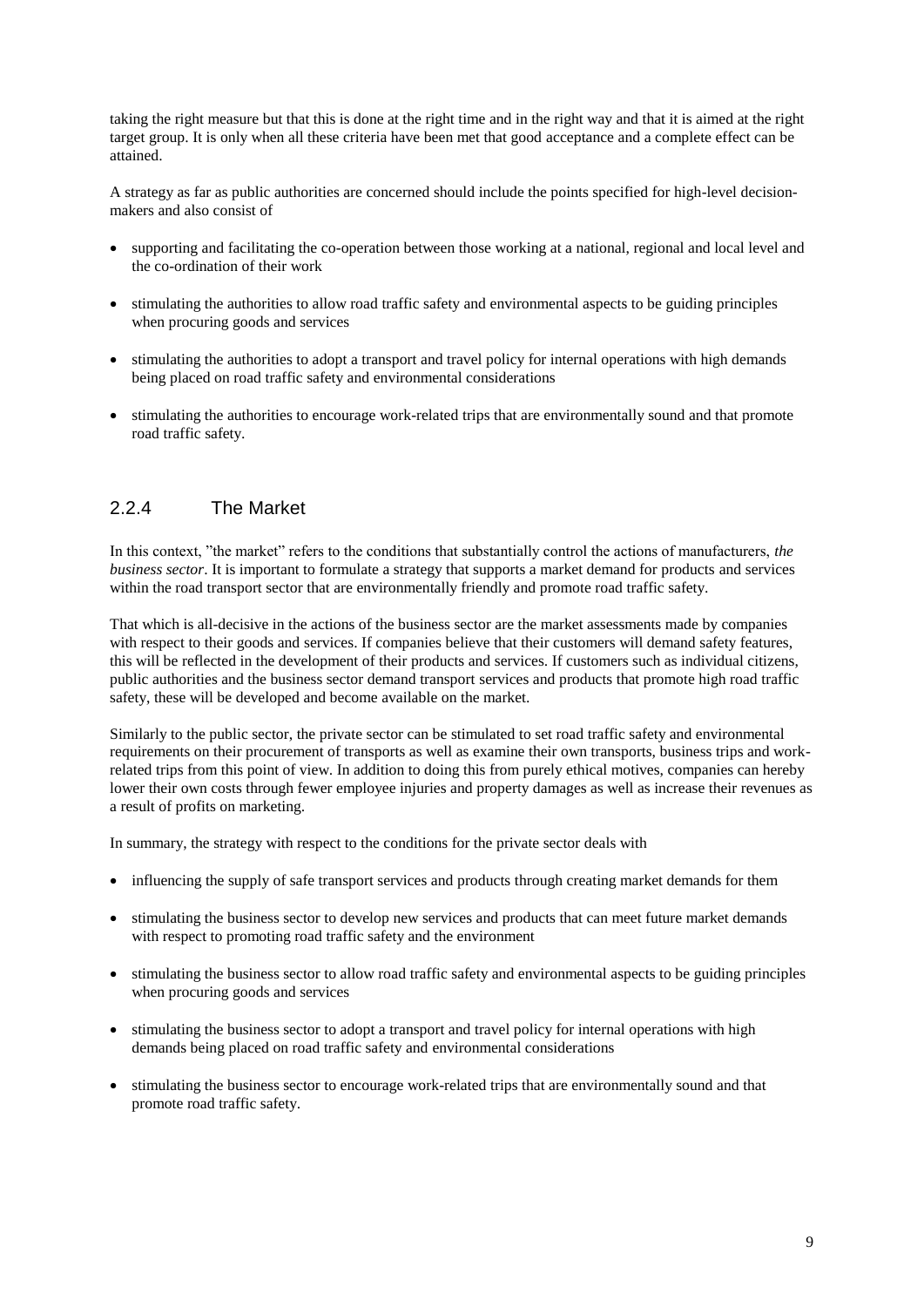# 2.2.5 Mass Media

*The mass media* has the highly important task of portraying the work on road traffic safety in the same way as it examines and reports all other changes in society. In this respect, the mass media is an important transmitter of information between the individual citizen, high-level decision-makers, public authorities and the business sector.

In its capacity as critic of events in society, the mass media plays a crucial role in the events that lead to the creation of a society with safe road traffic, both when it is a matter of presenting and throwing light upon new facts as well as when it come to stimulating a general debate. This strategy should therefore be based on

- supporting the mass media in its work by supplying facts and objective information
- providing easily accessible information on the different measures in progress or that are being planned to increase road traffic safety.

# *2.3 Strategy of Action*

Vision Zero describes the state wherein a society is characterized by safe road traffic. Nevertheless, it should be possible to define safe road traffic in itself, not only as the absence of serious injuries. It is therefore necessary to formulate the strategy of action to be taken to achieve safe road traffic based on a public health and road traffic safety perspective.

The strategy of action points out what the guiding principles should be when choosing measures. On the other hand, the tangible measures chosen to solve a specific problem can be different depending on the degree of their acceptance and the demand that exists for the various types of measures.

# 2.3.1 Safe Road Traffic

#### **Basic Principles**

That the speed of travel in itself is highly significant for both the course of events in an accident and in the resulting injuries is obvious. The design of both roads and vehicles as well as the protective devices used also have a great influence on accident and injury risks. To attain safe road traffic it is therefore necessary that the relationship between these factors be taken into consideration, with speed being the most important factor. In other words, the speed limits within the road transport system should be determined by the technical standard of vehicles and roads so as not to exceed the level of violence that the human body can tolerate. The safer the roads and vehicles, the higher the speed that can be accepted.

The road transport system shall, in principle, be available to everyone. The Vision Zero approach implies that the system design must allow for human error without this leading to serious injury. Thus, both urban and rural roads and streets must be designed according to the principle that the fundamental design parameter be the road traffic safety need of the most vulnerable groups of road-users.

#### **Important Characteristics**

One prerequisite for safe road traffic is the design and maintenance of roads and streets. Vehicle design is another important factor in the prevention of serious accidents and injuries. In combination with the technical systems installed, the vehicle design must serve to guard against severe injuries, assist drivers so that serious accidents can be avoided as far as possible and function so as to prevent the vehicle from being used by unsuitable drivers such as in the case of theft. Road informatics should be developed in a way that supports a safe, environmentallyfriendly use of the different parts of the road transport system. The technical equipment in the vehicle should even ensure that drivers are not under the influence of any drugs and that everyone in the vehicle is using a seat belt and/or another protective device.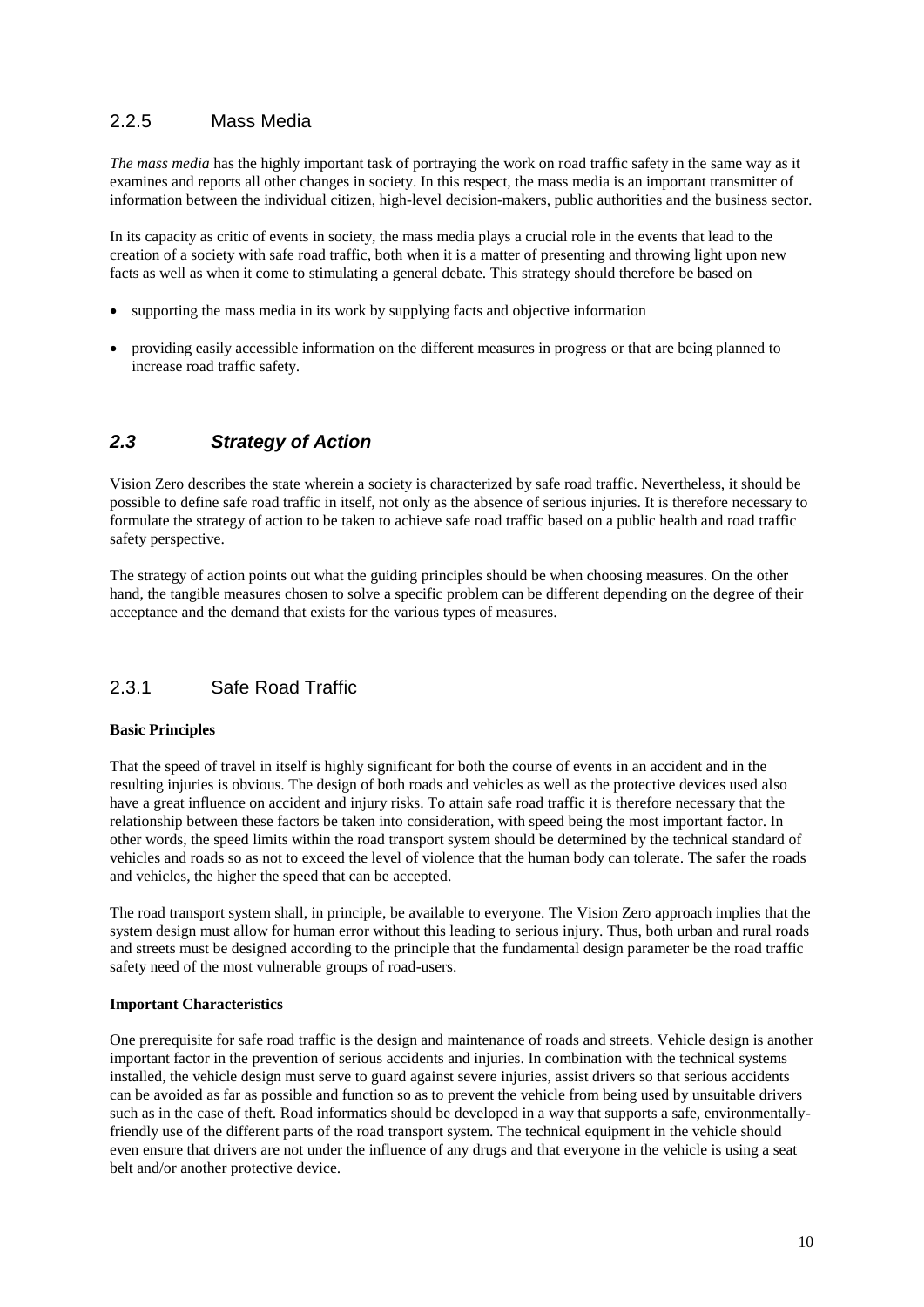Safe road traffic also presumes that cyclists, motorcyclists and those driving mopeds wear helmets and that they are visible during hours of darkness. Moreover, it is highly essential that road-users are well-informed and understand the factors that greatly affect road traffic safety. In a safe road traffic situation this is manifested through the consideration shown by road-users to others in the road environment and their readiness to assume responsibility for the safety of others while making active demands on effective and user-friendly system solutions.

### 2.3.2 Accident Prevention Measures

Traditionally, many road traffic safety measures have been aimed at trying to prevent accidents from happening, largely through attempting to influence road-user values and behaviour to counteract dangerous conduct. Other measures have been aimed at vehicle design and functioning; e.g., brake system research and development.

The graph below presents the exposure to violence to which people are subjected in traffic accidents. This illustrates that the exposure is low in most accidents while very few accidents entail high exposure.



Figure 2.1 Exposure to Violence. Distribution between the number of accidents and the violence of the force.

#### 2.3.3 Injury Prevention Measures

In many cases it is more effective to lessen the injuries resulting from a traffic accident than to try to prevent the accident itself. Single-car accidents serve as a good example. While there is a multitude of reasons why singlevehicle accidents occur, there are only a few, well-defined, reasons why an injury occurs in connection with a single accident. In this case it can be much more efficient to reduce the risk of injury than the accident risk.

The relation between the violence of the force and health impairment is known for several body parts and types of injury, as well as for different road-user categories and age groups. It is therefore possible to use graphs to present the relation between the violence of the force and the risk of a serious health impairment for protected road-users (motorists) and unprotected road-users (pedestrians and cyclists). The violence of the force in these graphs can be described in mechanical terms such as changes in the speed of a vehicle or of a part of the body in connection with an accident.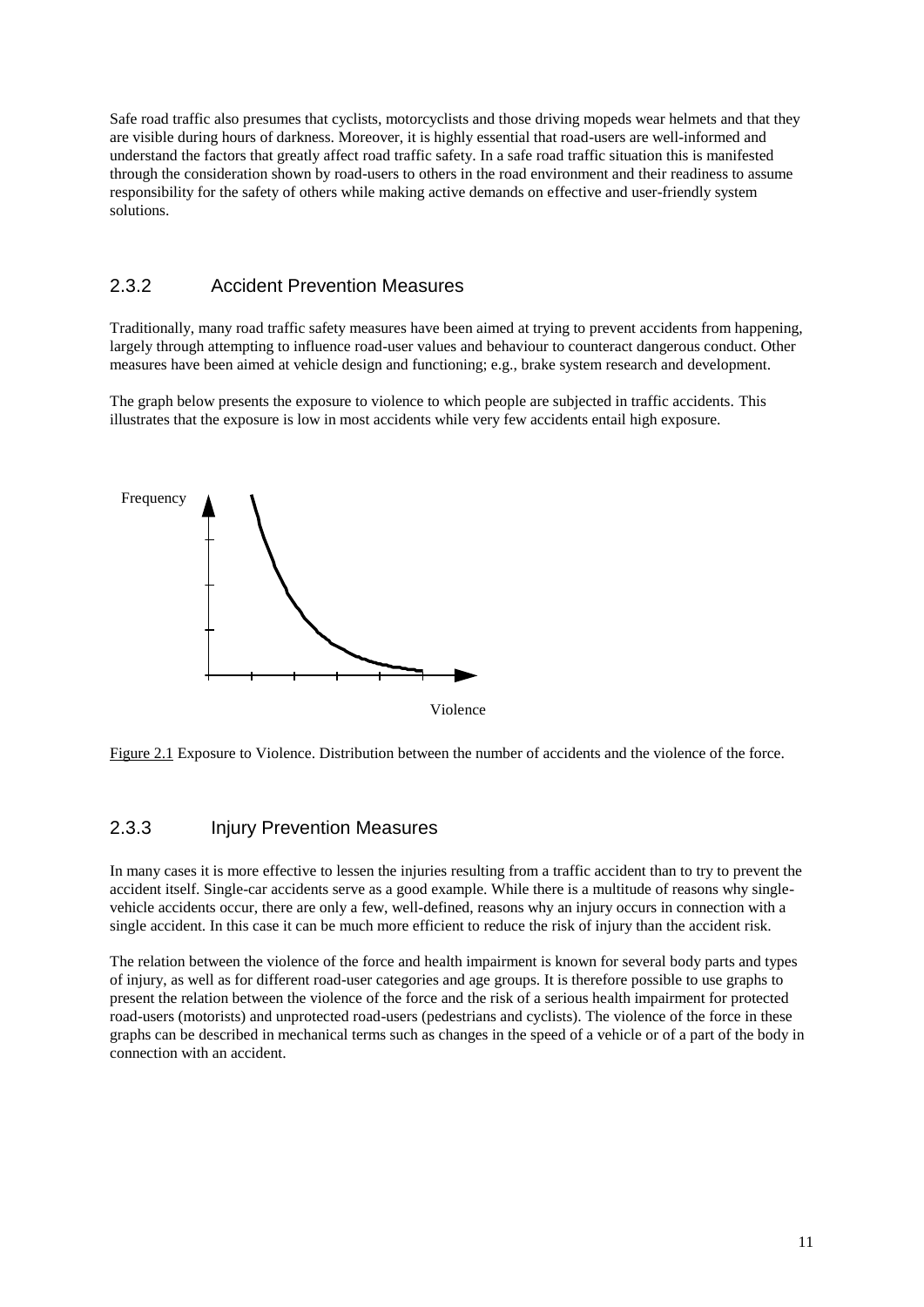

Figure 2.2 Tolerance to violence. Relation between violence and the risk of a serious health impairment.

#### 2.3.4 Requirement of An Overall Approach

#### **Both accident prevention and injury prevention measures are required**

The road traffic safety problem (i.e., those cases where the force is violent enough to cause a serious health impairment, shown by the shaded area in Figure 2.3) is illustrated through combining the two foregoing graphs.

It is through reducing the exposure to violence while simultaneously increasing the tolerance to violence that Vision Zero can be realised; or, in other words: it is a matter of taking measures that either individually or in combination serve both to prevent accidents (so that the left-hand curve in Figure 2.3 is moved to the left), and to prevent injuries (so that the right-hand curve is moved to the right).



Violence

Figure 2.3 Relation between exposure to violence and tolerance to violence. The bottom curve describes the distribution of the number of persons seriously injured as a function of violence and risk.

In those cases where neither the measures for preventing accidents nor those for preventing injury are successful in the prevention of serious human injury, the strategy of action consists of an additional safety net. Through efficient rescue services, health care and rehabilitation, it is possible to countervail so that the injuries incurred do not entail death or chronic health impairment. In other works, it is a question of taking measures so that the bottom curve in the graph is pushed down to zero.

#### **Moving the Main Focus**

Up until the present time, road traffic safety measures have been largely aimed at the prevention of accidents, mostly due to the fact that the accident and the individual road-user have been the focus of the problem analysis. In essence, Vision Zero means that accidents per se can be accepted, but only if they do not cause serious health impairment. This means that the focus will be shifted from accident prevention measures to injury prevention